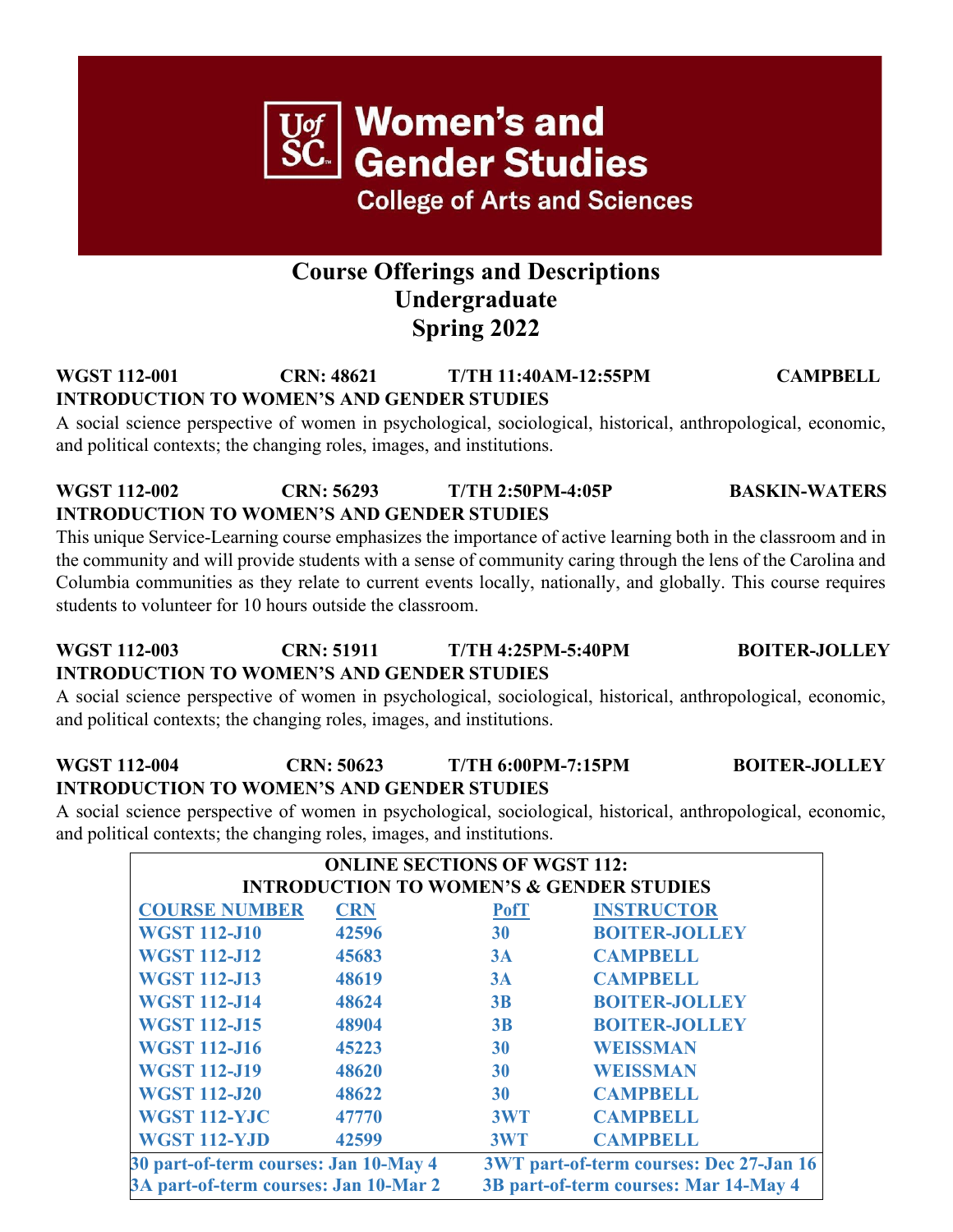| <b>WGST 113-001</b><br><b>WOMEN'S HEALTH</b>                                                                      | <b>CRN: 51912</b> | <b>T/TH 11:40AM-12:55PM</b>                                                                            | <b>LUCHOK</b>   |
|-------------------------------------------------------------------------------------------------------------------|-------------------|--------------------------------------------------------------------------------------------------------|-----------------|
|                                                                                                                   |                   | Basic functioning of the female body; effects of society on processes of health and disease.           |                 |
| <b>WGST 113-J10</b><br><b>WOMEN'S HEALTH</b>                                                                      | <b>CRN: 45337</b> | <b>WEB</b>                                                                                             | <b>LUCHOK</b>   |
|                                                                                                                   |                   | Basic functioning of the female body; effects of society on processes of health and disease.           |                 |
| <b>WGST 113-J11</b><br><b>WOMEN'S HEALTH</b>                                                                      | <b>CRN: 51913</b> | <b>WEB</b>                                                                                             | <b>SWAN</b>     |
|                                                                                                                   |                   | Basic functioning of the female body; effects of society on processes of health and disease.           |                 |
| <b>WGST 113-J12</b><br><b>WOMEN'S HEALTH</b>                                                                      | <b>CRN: 55434</b> | <b>WEB</b>                                                                                             | <b>LUCHOK</b>   |
| **Part of Term: 3B (Mar 14-May 4)                                                                                 |                   | Basic functioning of the female body; effects of society on processes of health and disease.           |                 |
| <b>WGST 301-001</b><br><b>PSYCHOLOGY OF MARRIAGE</b>                                                              | <b>CRN: 42116</b> | <b>TBA</b>                                                                                             | <b>TBA</b>      |
| The psychological, physiological, and social characteristics of marriage.<br>Cross-listed course: PSYC 301        |                   |                                                                                                        |                 |
| <b>WGST 301-002</b><br>PSYCHOLOGY OF MARRIAGE                                                                     | <b>CRN: 56565</b> | M/W/F 2:20PM-3:10PM                                                                                    | <b>BROWN</b>    |
| The psychological, physiological, and social characteristics of marriage.<br><b>Cross-listed course: PSYC 301</b> |                   |                                                                                                        |                 |
| <b>WGST 304-J10</b><br>RACE, CLASS, GENDER, AND SEXUALITY                                                         | <b>CRN: 55902</b> | <b>WEB</b>                                                                                             | <b>WONG</b>     |
| Cross-listed course: POLI 305, SOCY 304                                                                           |                   | Historical and contemporary power relationships in race, social class, gender, and sexual orientation. |                 |
| <b>WGST 306-001</b>                                                                                               | <b>CRN: 50723</b> | <b>T/TH 2:50PM-4:05PM</b><br><b>SOCIAL WELFARE SERVICES FOR WOMEN AND MINORITIES</b>                   | <b>TBA</b>      |
| <b>Cross-listed course: SOWK 305</b>                                                                              |                   | Social welfare services available to women and minorities and the forces that shape these services.    |                 |
| <b>WGST 307-J10</b><br><b>FEMINIST THEORY</b>                                                                     | <b>CRN: 51915</b> | <b>BWEB T/TH 10:05AM-11:20AM</b>                                                                       | <b>CAMPBELL</b> |
| <b>Cross-listed course: POLI 307</b>                                                                              |                   | Historical development of feminist theory and contemporary debates within feminism.                    |                 |
| <b>WGST 308-001</b><br><b>AFRICAN-AMERICAN FEMINIST THEORY</b>                                                    | <b>CRN: 47812</b> | <b>T/TH 4:25PM-5:40PM</b>                                                                              | <b>LEE</b>      |
| <b>Cross-listed course: AFAM 308</b>                                                                              |                   | An interdisciplinary survey of the contributions of African-American women to feminist theory.         |                 |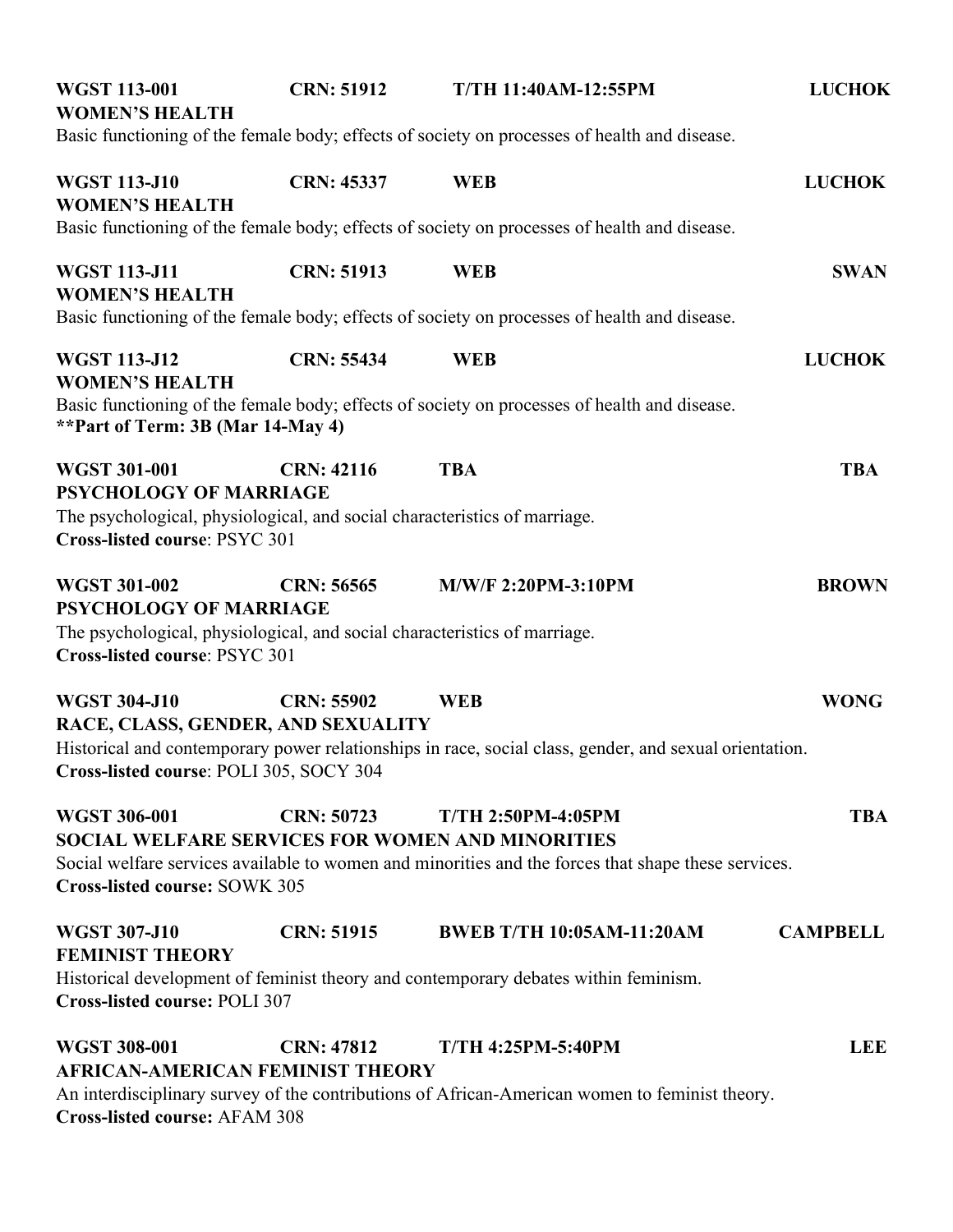## **WGST 311-001 CRN: 43713 M/W/F 10:50AM-11:40AM EVANS MINORITIES, WOMEN, AND THE MASS MEDIA**

The study of the relationship among persons of color, women, and the mass media. **Cross-listed course**: JOUR 311

## **WGST 392-001 CRN: 53838 T/TH 1:15PM-2:30PM LUCHOK GLOBAL WOMEN'S HEALTH**

This course examines health concerns important in the lives of women around the world through an overview of contemporary issues and challenges in the field of global health, broadly construed. **Cross-listed course:** ANTH 392

## **WGST 392-H10 CRN: 53839 T/TH 1:15PM-2:30PM LUCHOK GLOBAL WOMEN'S HEALTH**

This course examines health concerns important in the lives of women around the world through an overview of contemporary issues and challenges in the field of global health, broadly construed.

**Cross-listed course:** ANTH 392

**Requires Honors College permission**

## **WGST 398-002 CRN: 53996 M/W 2:20PM-3:35PM TBA EMBRACING CURLS AND NATURAL HAIR: GLOBAL NATURAL HAIR MOVEMENT**

This course explores the emergence of the global natural hair movement where women and men view natural hair as a sign of beauty, identity, resistance, and personal expression. In addition to readings and films, we will highlight personal testimonials and footage from hair festivals to discuss diversity and the politics of natural hair. We will also discuss the ways in which hair stylists, activists, and others organize around and embrace natural hair. More broadly, the course is an opportunity to understand natural hair as an expression of Blackness and belonging to a larger African diaspora community.

**Cross-listed course:** AFAM 398

## **WGST 432-001 CRN: 54413 M/W 3:55PM-5:10PM PACZYNSKI MEN AND MASCULINITIES**

This course provides an overview of psychological, social, physical, and emotional issues related to men's lives. Major topics include: gender construction, men and work, men and health, men in relationships, male sexualities, men in families, and masculinities in the media and popular culture. **Cross-listed course:** PSYC 432

#### **WGST 437-001 CRN: 45343 T/TH 10:05AM-11:20AM KEYSER WOMEN WRITERS** Representative works written by women.

**Prerequisites**: C or higher in both ENGL 101 and ENGL 102. **Cross-listed course:** ENGL 437

## **WGST 454-001 CRN: 57225 T/TH 11:40AM-12:55PM SCHOENHERR WOMEN AND THE LAW**

Constitutional and statutory case law dealing with gender equality issues. Topics include abortion, affirmative action, pornography, sexual harassment, fetal protection policies, employment discrimination, and women in the military.

**Cross-listed course**: POLI 454